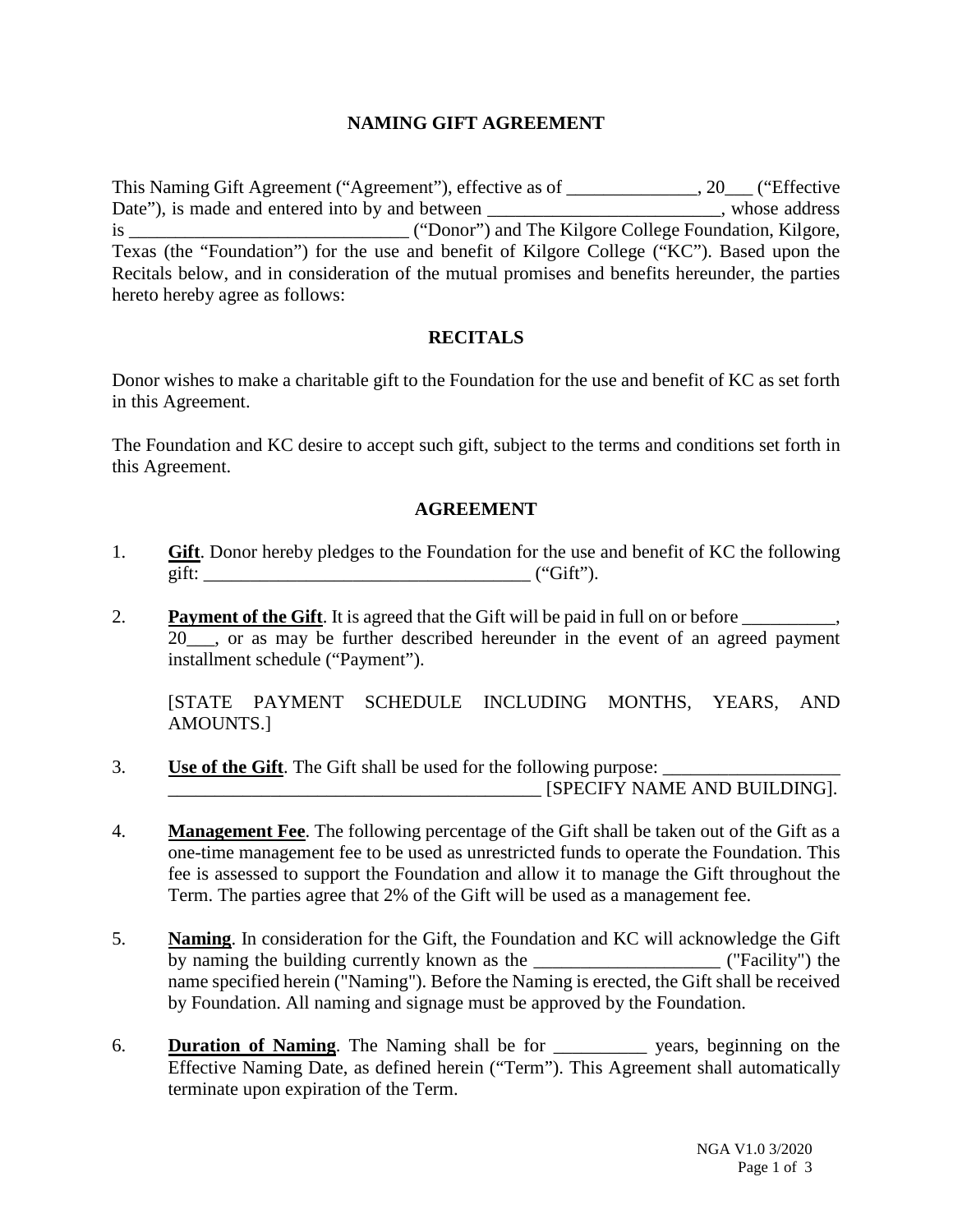7. **Termination of Naming**. In addition to any rights and remedies available at law or pursuant to this Agreement's terms, the Foundation may terminate this Agreement and all rights and benefits of the Donor hereunder, including terminating the Naming if the Payment of the Gift is not received in full by the date indicated herein or in accordance with the installment schedule indicated herein.

Upon any such termination of this Agreement and/or the Naming hereunder, the Foundation, and KC, shall have no further obligation or liability to Donor, Donor's heirs, or Donor's estate.

- 8. **Modification of Naming**. If during the useful life of the Facility, the Facility is transferred or conveyed from KC, closed, deconstructed, destroyed or severely damaged, significantly renovated, upgraded, or modified; relocated, or replaced, then the Naming will cease. In such event, however, the Donor, in consultation with and as mutually agreed by the Foundation and KC, will have the right, to have another available and equivalent Facility or building of KC named at terms to be negotiated between KC and Donor.
- 9. **Removal of Naming**. Foundation and KC reserve the right to rescind this Agreement if, during the Term, circumstances arise that lead KC or Foundation (in their sole discretion) to determine that the Naming is inconsistent with or conflicts with KC's mission or may compromise the reputation of KC or the Foundation.
- 10. **Timing of Naming**. The Naming will go into effect when Payment of the Gift is made in full ("Effective Naming Date"). [IF INSTALLMENT SCHEDULE AND KC AGREES TO NAME BEFORE GIFT IS PAID IN FULL – The Naming will go into effect when Payment of the Gift is at \_\_\_\_\_\_% of the total Payment due ("Effective Naming Date").]
- 11. **Publicity**. For purposes of publicizing the Gift and the Naming, KC and Foundation will have the right, without charge, to photograph the Donor and use the names, likenesses, and images of the Donor in photographic, audiovisual, digital or any other form of medium (the "Media Materials") and to use, reproduce, distribute, exhibit, and publish the Media Materials in any manner and in whole or in part, including in brochures, website postings, informational and marketing materials, and reports and publications describing the Foundation and/or KC's development and business activities.
- 12. **Assignment**. This Agreement and the rights and benefits hereunder may not be assigned by either party without the prior written consent of the other party, which consent shall be in the sole and absolute discretion of the non-assigning party.
- 13. **Entire Agreement**. This Agreement constitutes the entire agreement of the parties with regard to the matters referred to herein, and supersedes all prior oral and written agreement, if any, of the parties in respect hereto. This Agreement may not be modified or amended except by written agreement executed by both parties hereto. The captions inserted in this Agreement are for convenience only and in no way define, limit, or otherwise describe the